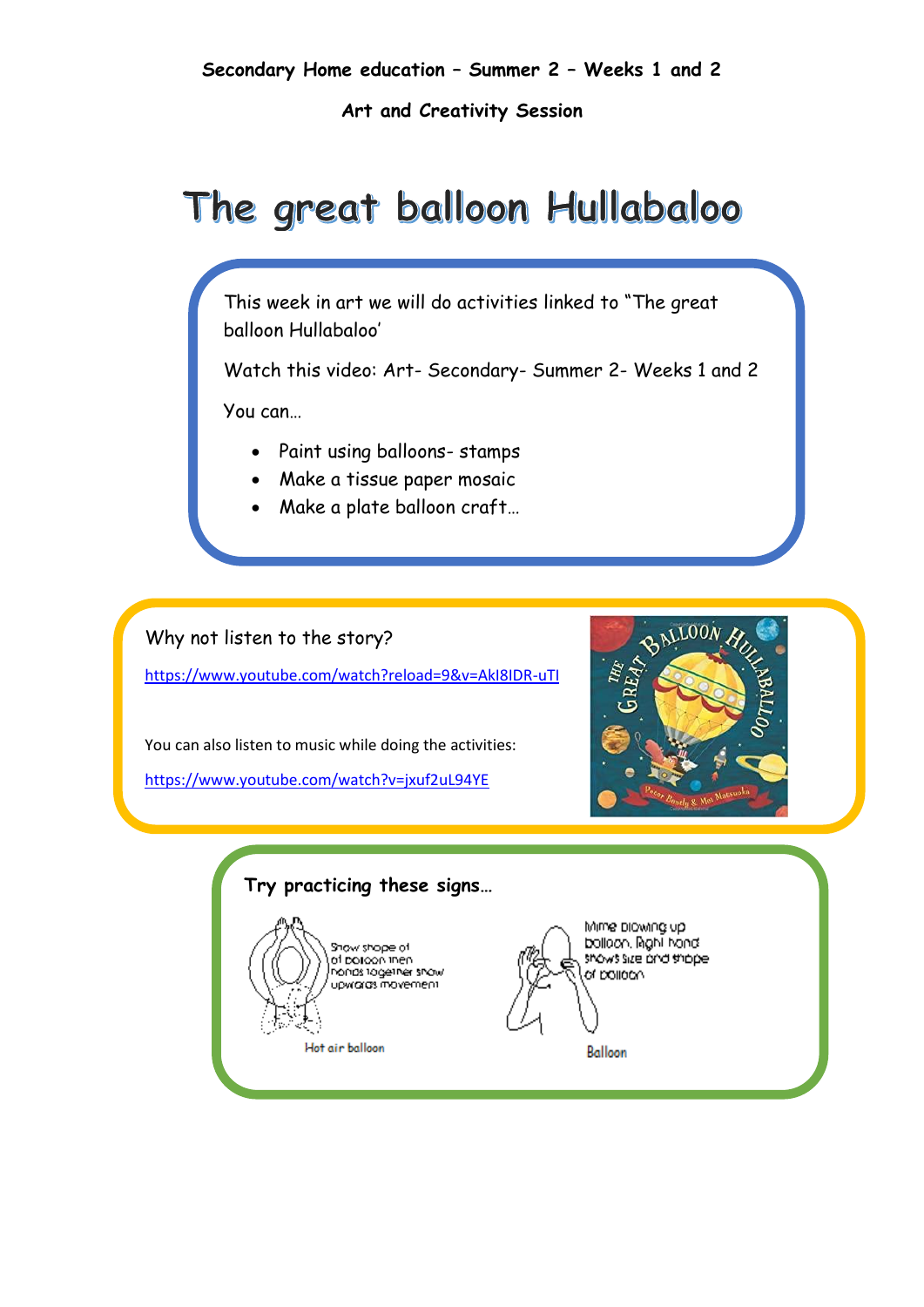# **Activities**

**Below you will find several suggested activities, please choose the ones which will best suit the needs and interests of your child.**



# **Colourful balloon stamps:**

## **You will need:**

- 6 Balloons
- Paint (3 different colours)
- A3 paper or newspaper sheets

\*If you don't have paint at home, you can use coffee, food colouring mixed with a bit of flour and water, mud, saffron or turmeric.

## **Steps to follow…**

- 1. Blow up the balloons, each one a different size, and tie the ends to keep them inflated.
- 2. Put the paint or the mixture on the paper plates or in the containers,
- 3. Dip the blown up balloons in the paint and then press the balloons onto the paper.
- 4. Have fun making lots of patterns!

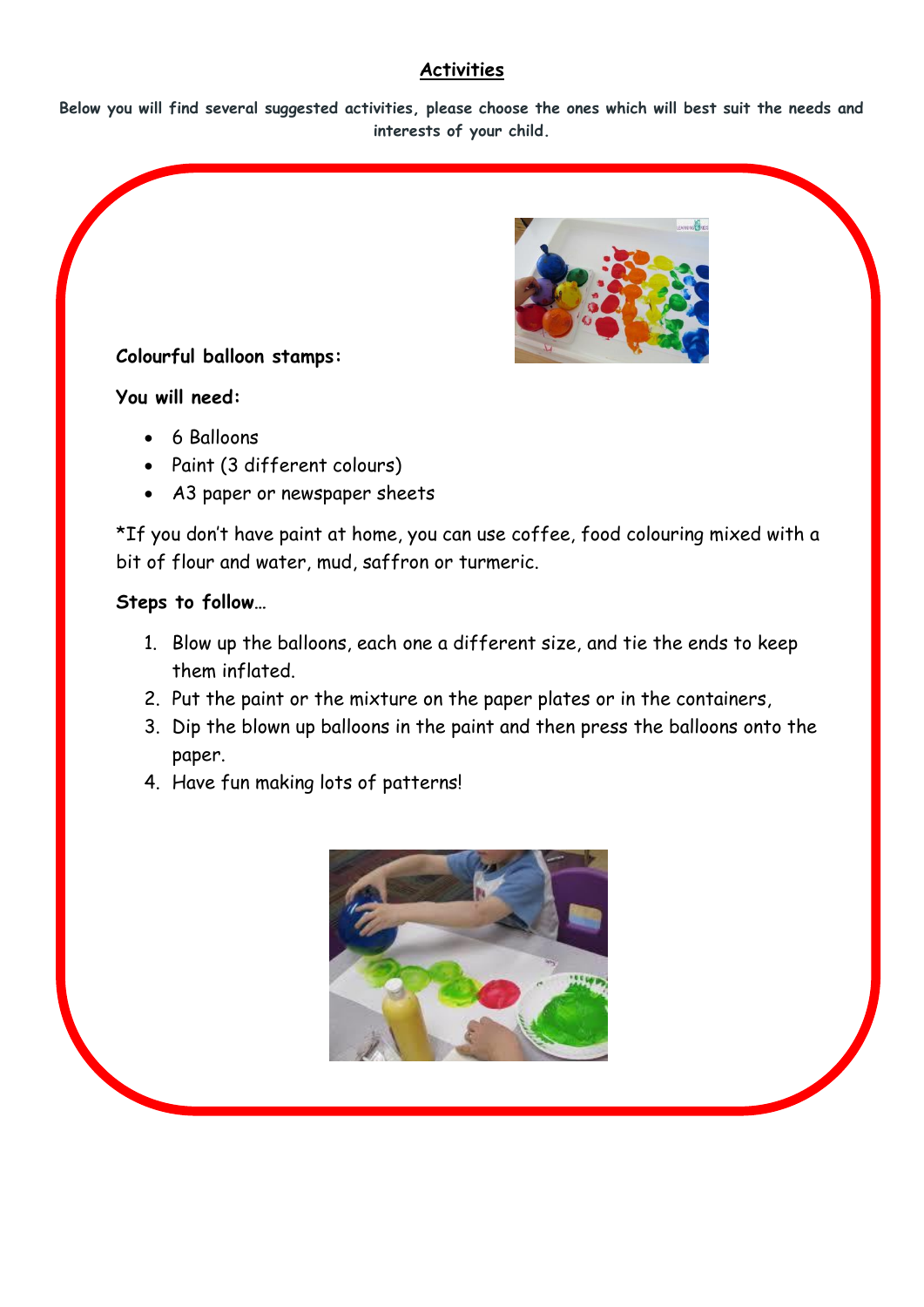## **Tissue paper mosaic**



## **You will need…**

- A drawing of a balloon (you can use the one at the end of this document or ask an adult to help you to draw one)
- Tissue paper- different colours
- Glue stick

**\*If you don't have tissue paper, you can use newspaper/magazines or normal paper and then paint it. You can also paint the balloon using your finger tips and paint.** 

# **Steps to follow…**

- **1.** Draw or print a drawing of a balloon (ask adult for support)
- **2.** Tear the tissue paper into small pieces.
- **3.** Using glue in each paper bit, stick the paper into the balloon drawing.
- **4.** Let it dry!
- **5.** When the balloon is dry cut around the outline.
- **6.** You will have a beautiful mosaic of a balloon.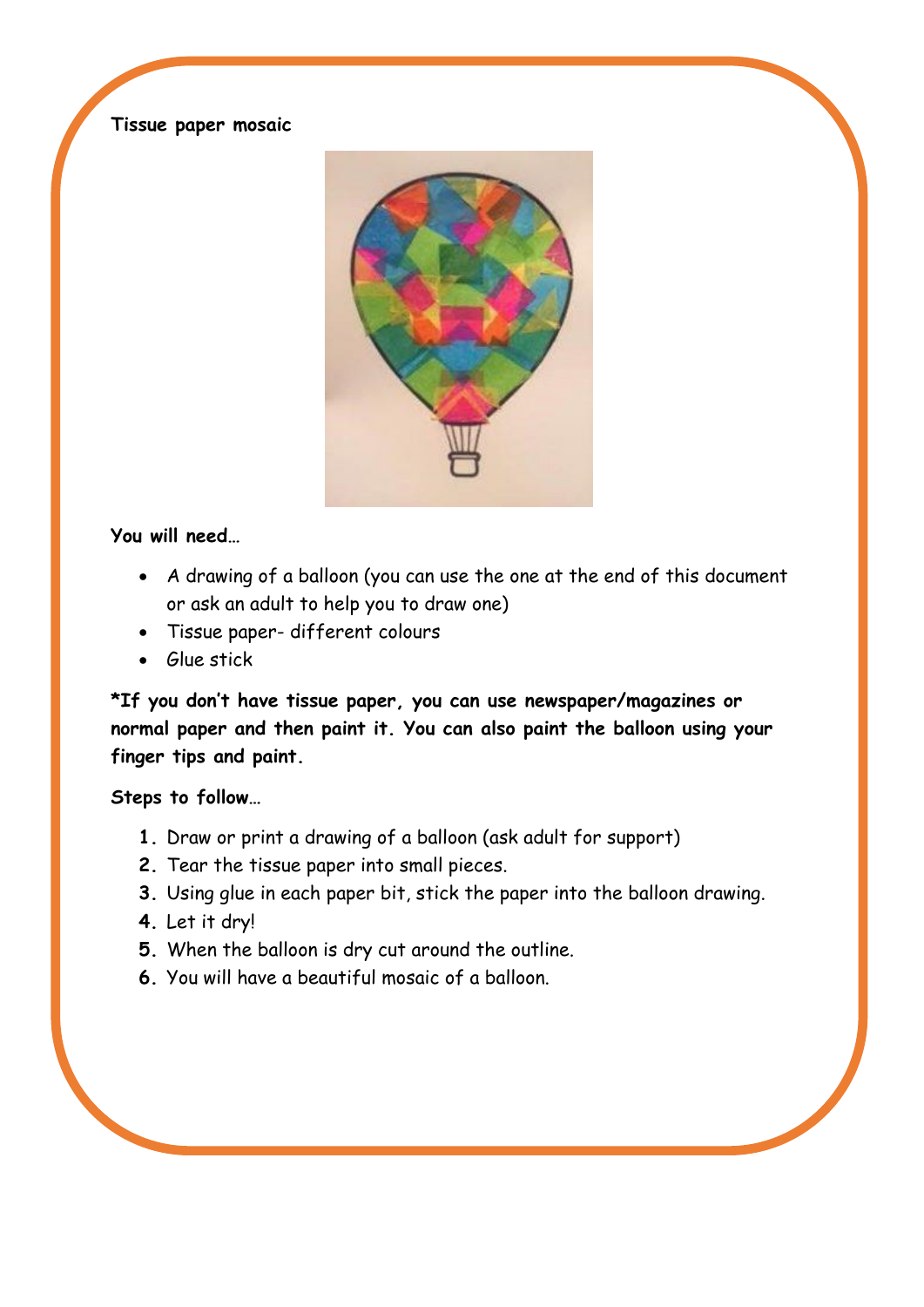# **Balloon on a plate**



## **You will need…**

- Paper plate
- Tissue paper- different colours
- Paint
- Pompoms
- Stickers
- Brown paper
- Scissors
- Glue stick
- A small piece of string to hang the balloon when finished.
- Hole punch

**\*If you don't have tissue paper, you can use newspaper/magazines or normal paper and then paint it. You can also paint the balloon using your finger tips and paint.**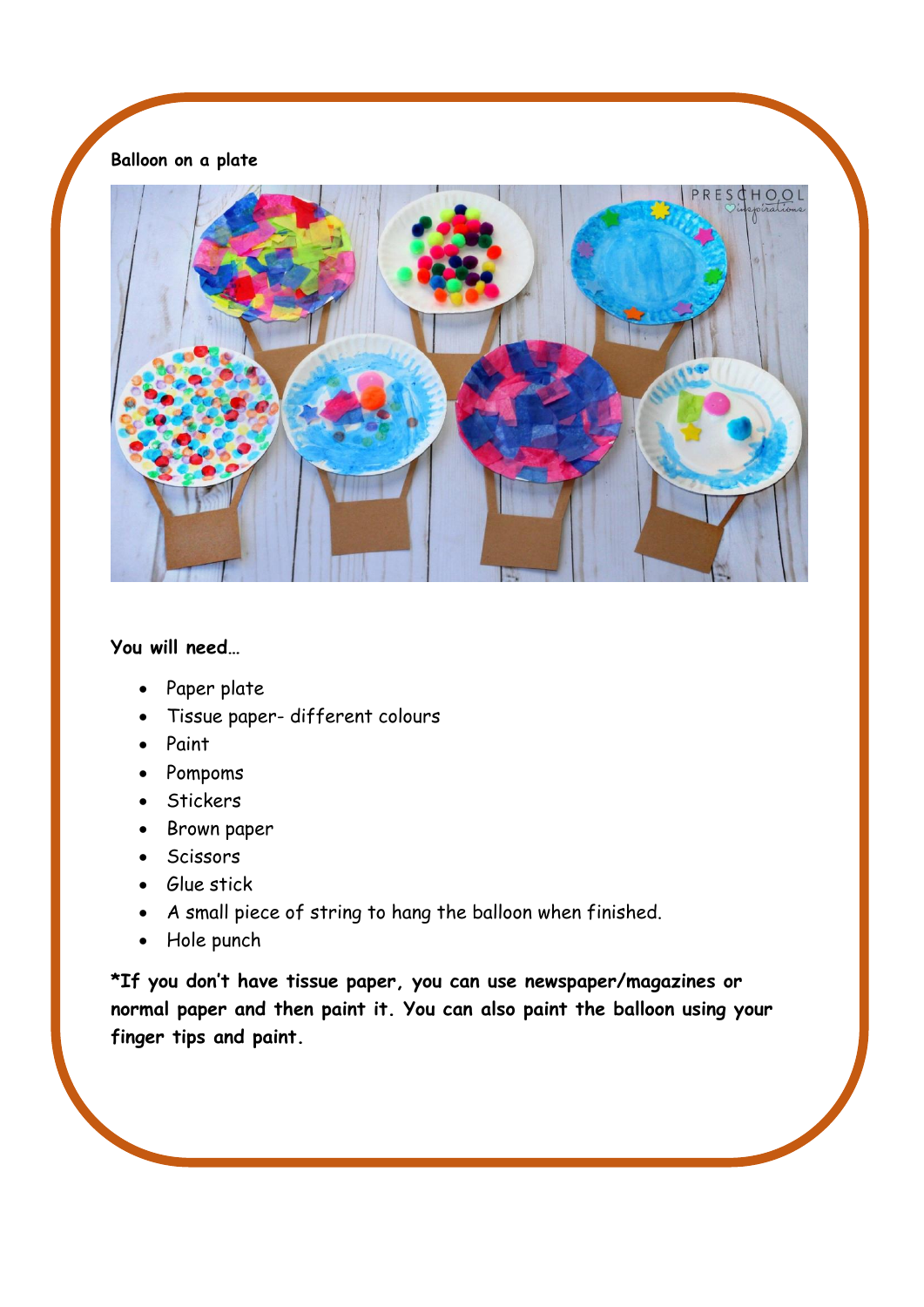# **Balloon on a plate**

## **Steps to follow…**

- **1.** Decorate the plate using as much paint, stickers, pompons and tissue paper as you like.
- **2.** Let it dry for a couple of hours.
- 3. Ask an adult to support you when cutting the brown paper into the 'basket'
- 4. Using glue, stick the basket on the back of the balloon/plate.
- 5. Cut a small piece of string.
- 6. Use the hole punch or ask an adult to make two small holes at the top of the balloon.
- 7. Pass the string bit through the holes and ask an adult to make a
- 8. Hang your beautiful balloon wherever you want so everyone can see it.

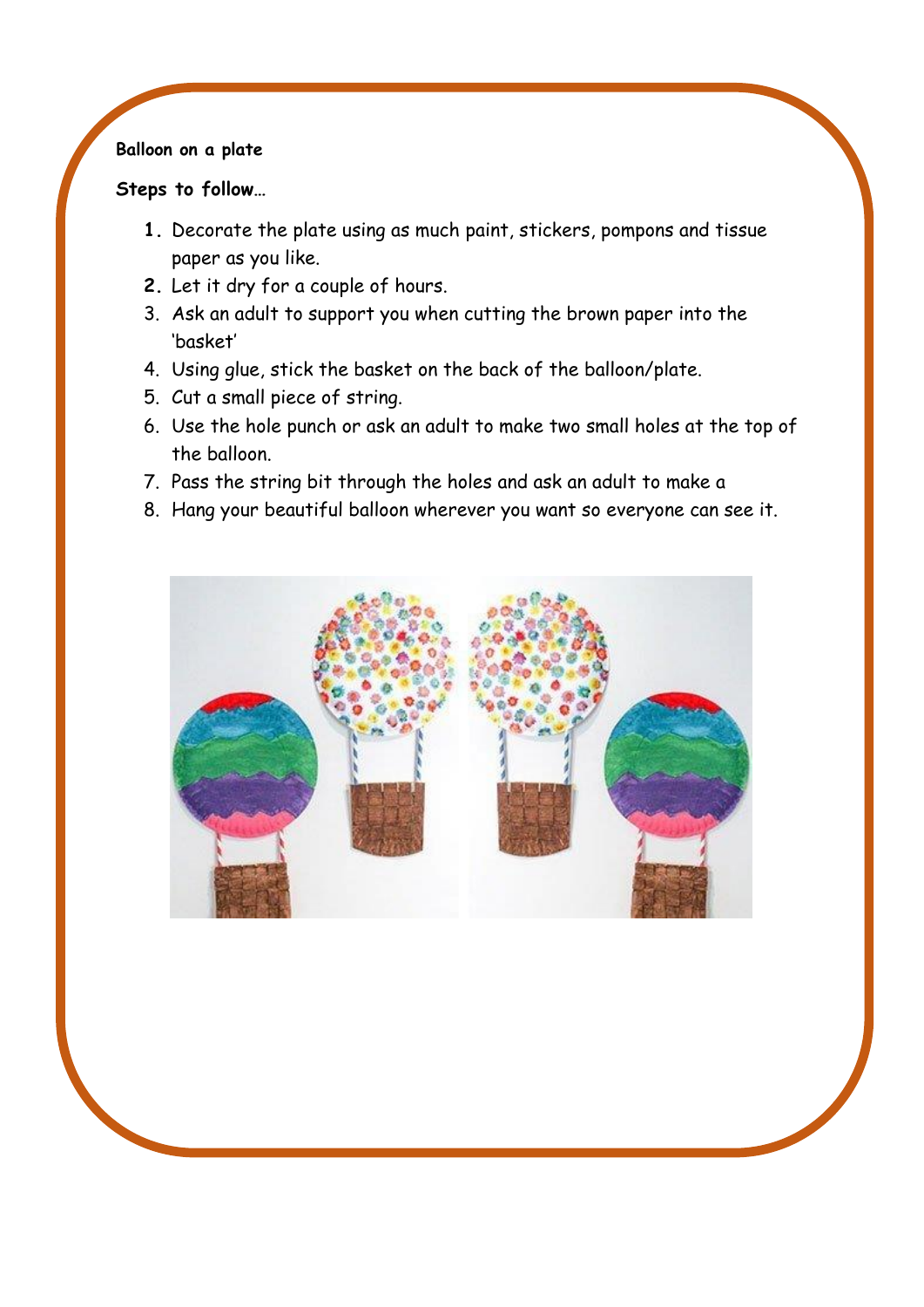## **Extension**

## **Hot Air balloon- papier Mache**



#### **You will need:**

- Balloon
- Paper (newspaper or paper for recycling
- Papier Mache paste
	- o All-purpose flour
	- o Table salt
	- o Water
	- o Bowl or mixing container
	- o Spoon
- Hole punch
- Strings
- **Scissors**
- Paint
- Paint brush

#### **Steps**

You'll find it easier and less messy if you set the balloon on top of a large bowl or small bucket as you work on your papier mache.

- 1. Inflate a balloon until you reach the desired size, tie the end of the balloon to seal the air in.
- 2. Tear paper or newspapers into large pieces. You need 3 layers of paper to cover the balloon.
- 3. Prepare the Papier Mache paste (You can use the ingredients above, or have a look at this website for different options- [https://www.firstpalette.com/craft-recipe/papier-mache](https://www.firstpalette.com/craft-recipe/papier-mache-paste.html)[paste.html\)](https://www.firstpalette.com/craft-recipe/papier-mache-paste.html)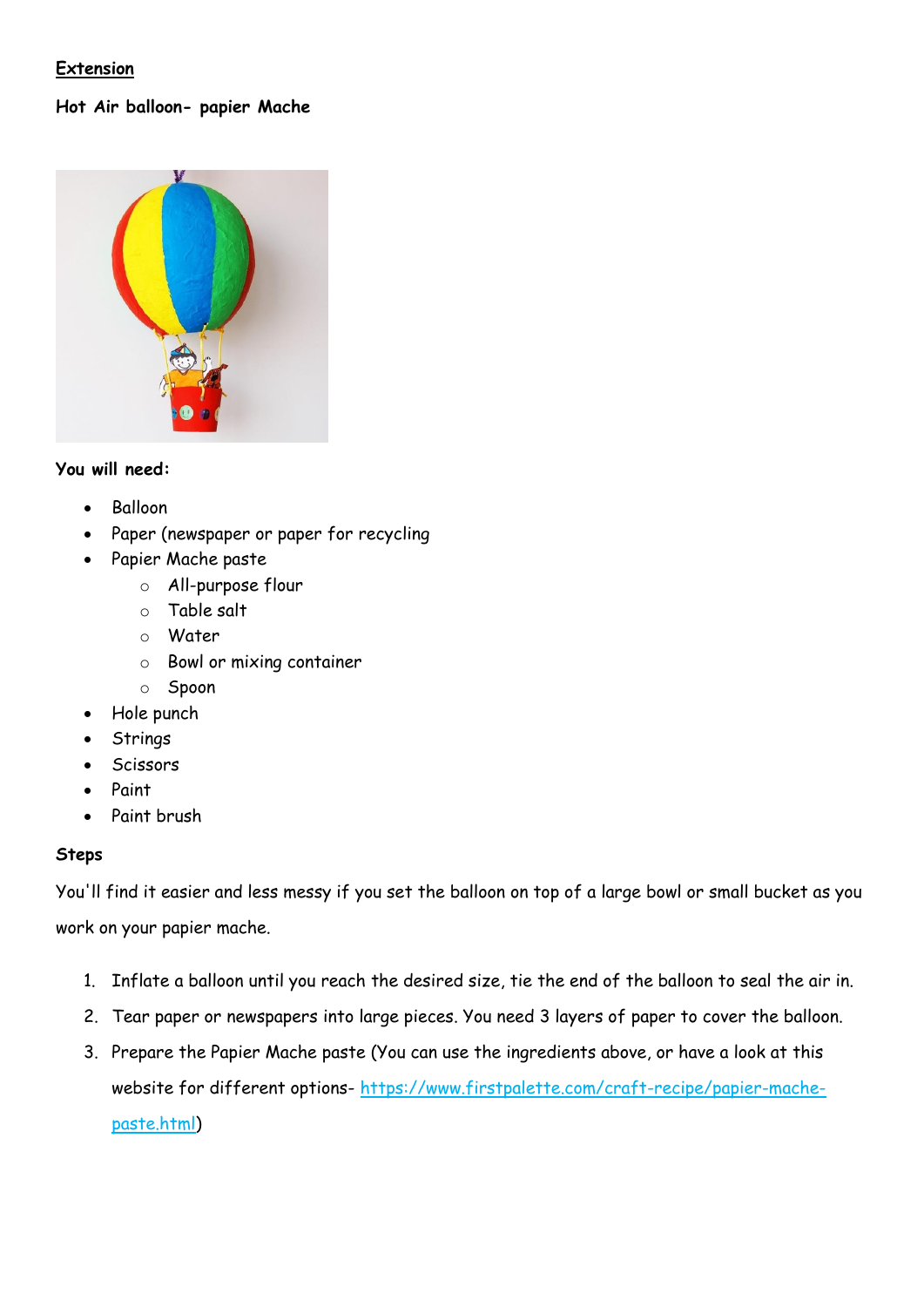- 4. Pour some papier mache paste into a shallow container. Dip a piece of the torn paper in the paste to coat it, shake off any excess paste and place the wet paper on the balloon, smoothing out any lumps. Cover the whole balloon with the pasted paper.
- 5. When the balloon is entirely covered, repeat step 4 to add a  $2^{nd}$  and  $3^{rd}$  layer of paper,
- 6. Let your papier mache balloon dry by hanging it up or placing it on a bowl or bucket.
- 7. Once the papier mache is completely dry, pop the balloon with scissors, a pin or with the point of a pencil with adult support.
- 8. Use a pair of scissors to cut a hole at the bottom ofthe papier mache to a diameter of about 2-3 inches. Remove the deflated balloon. Make 4 evenly spaced holes around the opening.
- 9. Use the point of a pencil to make a small hole at the top of your papier mache.
- 10. Use a pipe cleaner to make a handle for your hot air balloon. Firstly, make a small loop on one end of the pipe cleaner and insert the straight end of the pipe cleaner from inside the papier mache—in through the large opening at the bottom and out through the small hole on top. The loop on the pipe cleaner serves as a stopper.
- 11. Loop the the pipe cleaner at the top to create a handle. Fasten the end in place.
- 12. Make a basket for your hot air balloon using a plastic yoghurt pot or a small paper cup.
- 13. Make 4 evenly spaced holes around the edge of the paper cup to attach it to the balloon. Decorate the basket using paint or stickers.
- 14. Attach the basket to the papier by tying strings to connect the holes on the balloon to those of the basket.
- 15. Decorate your hot air balloon with paint, stickers or glitter. You can even draw people and animals to ride in your hot air balloon!